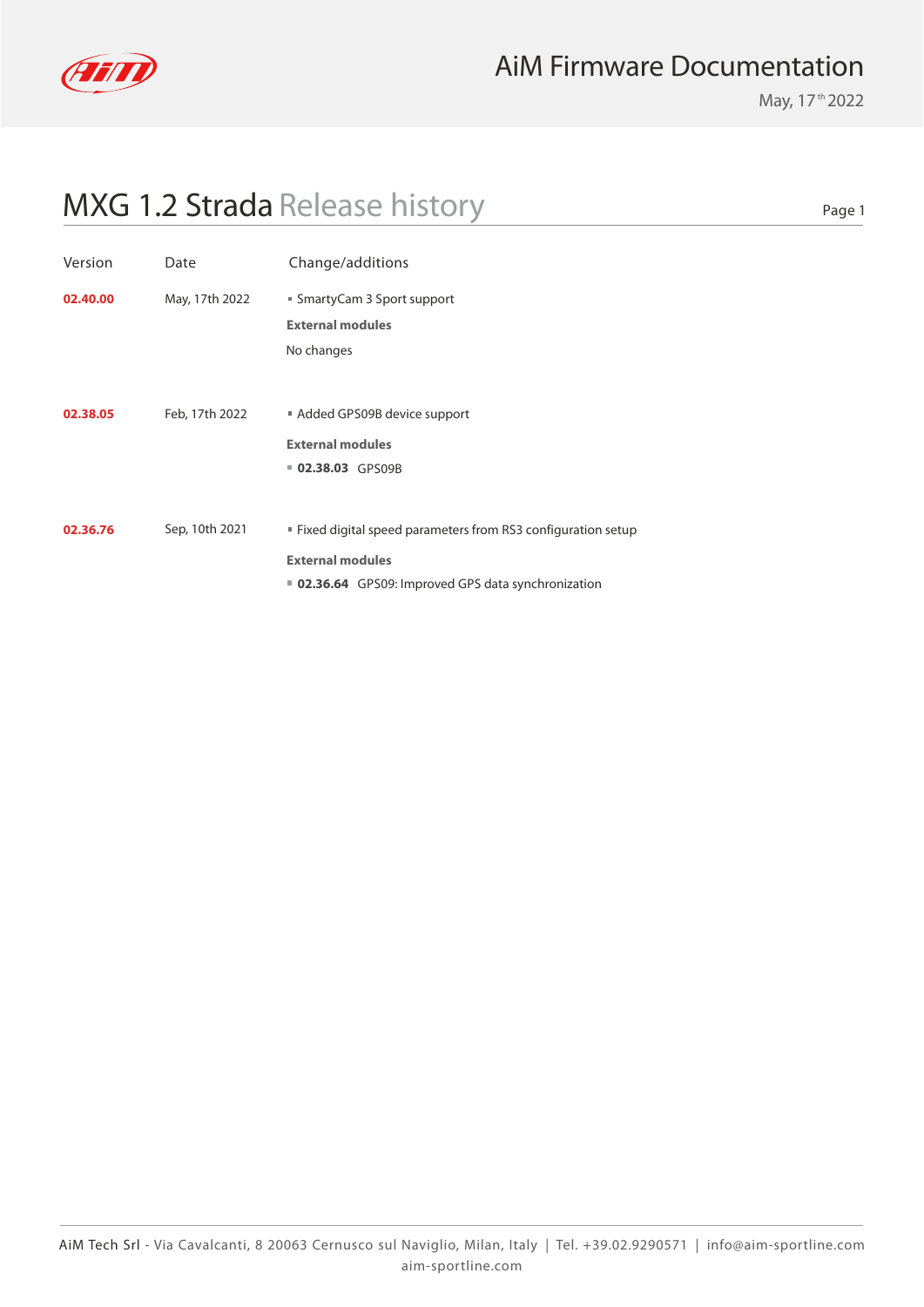

May, 17<sup>th</sup> 2022

Page 2

| Version  | Date           | Change/additions                                                                                                                                                                                                                                                        |
|----------|----------------|-------------------------------------------------------------------------------------------------------------------------------------------------------------------------------------------------------------------------------------------------------------------------|
| 02.34.29 | Nov, 25th 2020 | Added GPS09 support                                                                                                                                                                                                                                                     |
|          |                | <b>External modules</b>                                                                                                                                                                                                                                                 |
|          |                | ■ 35.65 GPS Module: Fix Masterclock received from master that caused bad values<br>in GPS data timestamp                                                                                                                                                                |
| 02.32.81 | Jul, 17th 2020 | " Fixed RPM issue due to wrong RPM factor handling                                                                                                                                                                                                                      |
|          |                | <b>External modules</b>                                                                                                                                                                                                                                                 |
|          |                | No changes                                                                                                                                                                                                                                                              |
| 02.32.72 | May, 22nd 2020 | ■ Simulators handling                                                                                                                                                                                                                                                   |
|          |                | Added Hour/Date info from GPS tracks                                                                                                                                                                                                                                    |
|          |                | Added reference speed used to calculate odometers                                                                                                                                                                                                                       |
|          |                | <b>External modules</b>                                                                                                                                                                                                                                                 |
|          |                | No changes                                                                                                                                                                                                                                                              |
| 02.32.55 | Apr, 23rd 2020 | General speed up in transmitting configuration                                                                                                                                                                                                                          |
|          |                | " Solved missing timeout on ECU channels for some serial protocol (RS232 and K-line) (AB#59)                                                                                                                                                                            |
|          |                | Improved track visualization                                                                                                                                                                                                                                            |
|          |                | Digital channels: bug fix on RPM input capture                                                                                                                                                                                                                          |
|          |                | " Fixed alarms based on BestDiff time                                                                                                                                                                                                                                   |
|          |                | <b>External modules</b>                                                                                                                                                                                                                                                 |
|          |                | No changes                                                                                                                                                                                                                                                              |
| 02.32.12 | Feb, 10th 2020 | " Fixed bug that didn't enable the display page after rear camera visualization                                                                                                                                                                                         |
|          |                | <b>External modules</b>                                                                                                                                                                                                                                                 |
|          |                | No changes                                                                                                                                                                                                                                                              |
| 02.32.09 | Oct, 17th 2019 | " First Release including the new graphic engine which has the following improvements:<br>■ Faster boot time<br><b>Boot time independent from the number of configured pages</b><br>Improvement in font visualization quality<br>■ Resizable fonts<br>■ Colorable icons |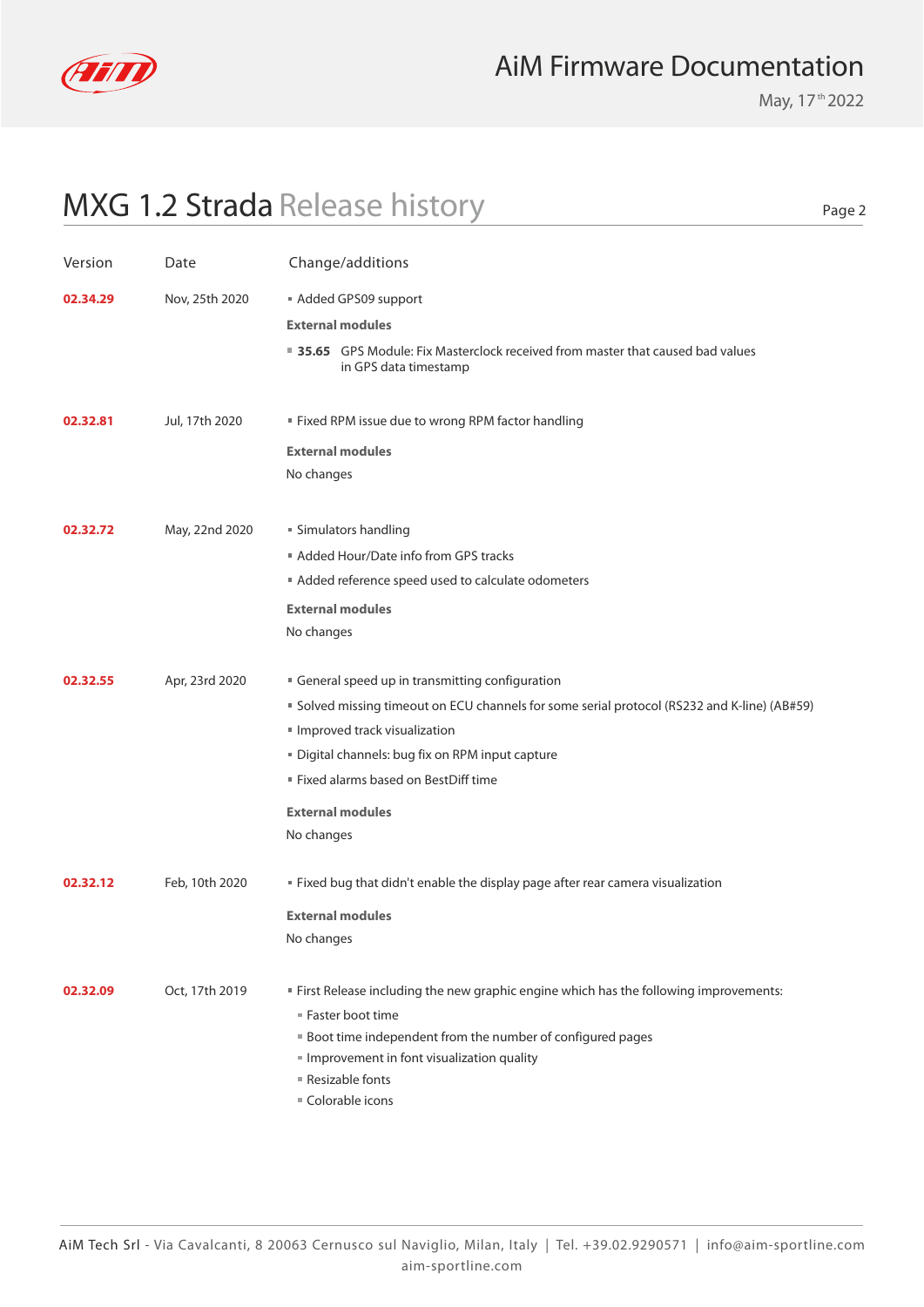

May, 17<sup>th</sup> 2022

Page 3

| Version  | Date           | Change/additions                                                                                              |  |
|----------|----------------|---------------------------------------------------------------------------------------------------------------|--|
|          |                | This firmware release is compatible *** ONLY*** with the Race Studio 3 releases starting<br>from the 03.30.00 |  |
|          |                | <b>External modules</b>                                                                                       |  |
|          |                | Shift Light Module: support for the new software release (v03.30.00)<br>$= 2.30.16$                           |  |
|          |                | GPS Module: improved GPS data synchronization<br>935.64                                                       |  |
| 02.30.12 | Jul, 11th 2019 | " Fixed display visualization when large font is used for GEAR measure                                        |  |
|          |                | " Fixed bug on Trigger Commands when the action is configured as "Reset Alarms Command"                       |  |
|          |                | <b>External modules</b>                                                                                       |  |
|          |                | Channel Expansion/TC Hub: no changes for these loggers<br>40.63                                               |  |
|          |                |                                                                                                               |  |
| 02.30.10 | Jun, 12th 2019 | " Fixed bug locking the device in data recall                                                                 |  |
|          |                | AIM CAN network improvements                                                                                  |  |
|          |                | " Fixed the calibration of the Expansion channels                                                             |  |
|          |                | <b>External modules</b>                                                                                       |  |
|          |                | Channel Expansion/TC Hub<br>$= 40.62$                                                                         |  |
|          |                | $= 35.61$<br><b>GPS Module</b>                                                                                |  |
| 02.30.06 | May, 23rd 2019 | " Fixed reset gear calculation                                                                                |  |
|          |                | " Popup management:                                                                                           |  |
|          |                | <b>Background color configurable from RS3</b>                                                                 |  |
|          |                | Txt color configurable from RS3                                                                               |  |
|          |                | <b>External modules</b>                                                                                       |  |
|          |                | No changes                                                                                                    |  |
|          |                |                                                                                                               |  |
| 02.30.02 | Apr, 19th 2019 | Improved K-line protocols management                                                                          |  |
|          |                | Added open tracks management                                                                                  |  |
|          |                | <b>External modules</b><br>No changes                                                                         |  |
|          |                |                                                                                                               |  |
| 02.26.57 | Mar, 22nd 2019 | " Fix speed indication in miles for analog controls                                                           |  |
|          |                | <b>External modules</b>                                                                                       |  |
|          |                | No changes                                                                                                    |  |
|          |                |                                                                                                               |  |